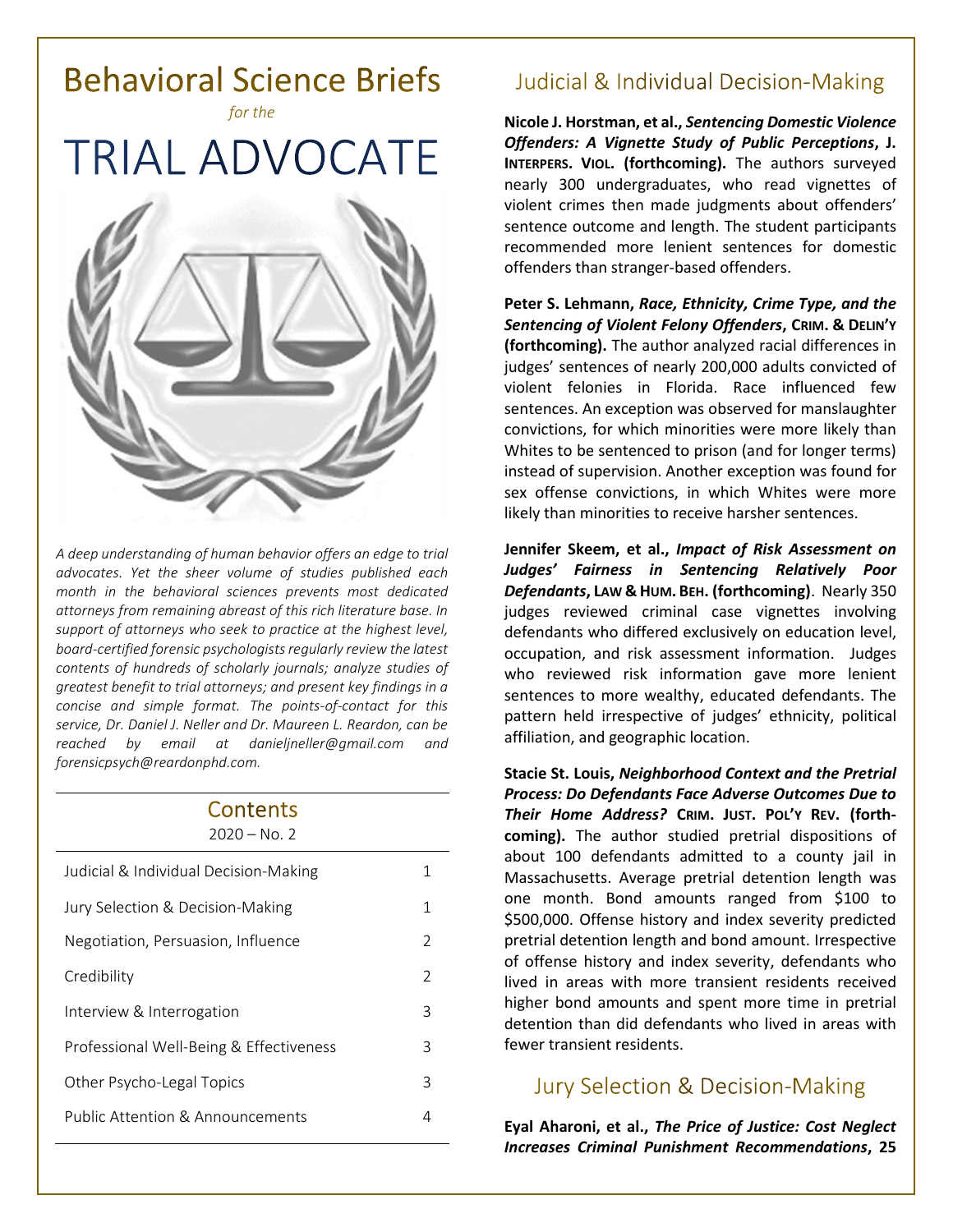**LGL. & CRIMINOLO. PSYCHOL. 47 (2020).** Nearly 200 US voters were surveyed to study the effects that their attention to incarceration costs have on sentencing recommendations. When sentencing costs were made salient, survey respondents were more likely to recommend reduced punishments; otherwise, they neglected those costs and recommended punishments as if sentences were cost-free. Cost salience more strongly influenced sentencing recommendations of liberals than conservatives.

#### **Yehonatan Givati,** *Preferences for Criminal Justice Error Types: Theory and Evidence***, 48 J. LGL. STUD. 307 (2019).**

The author analyzed a large set of survey data to understand preferences for criminal justice error types across 22 countries. Roughly 75% of US respondents preferred letting the guilty go free over convicting the innocent. Compared to their counterparts, each of the following groups more commonly expressed concern over convicting the innocent: nonmarried, middle-aged, Black, educated, liberal, wealthy, men. Respondents were more likely to take the opposing view when they believed that the government should spend more on police and that citizens should always obey the law.

**Christine L. Ruva & Anthony E. Coy,** *Your Bias is Rubbing Off on Me: The Impact of Pretrial Publicity and Jury Type on Guilt Decisions, Trial Evidence Interpretation, and Impression Formation***, 26 PSYCHOL. PUB. POL'Y & L. 22 (2020)**. In this experiment, about 500 undergraduates were presented with anti-prosecution, anti-defense, or neutral pre-trial publicity (PTP). Next, they viewed a trial video, rated trial facts on their own, and "deliberated" and rendered "verdicts" in small groups. As individuals, participants generally interpreted evidence consistent with the PTP to which they had been exposed. And in groups, they generally rendered verdicts consistent with the PTP to which they had been exposed; this effect was especially strong for groups exposed exclusively to antiprosecution PTP and was not corrected by deliberations.

## Negotiation, Persuasion, Influence

**Nadia M. Brashier & Elizabeth J. Marsh,** *Judging Truth***, 70 ANN. REV. PSYCHOL. 499 (2020).** In this review of multiple research studies, the authors show that people tend to judge a statement as true when it is (a) paired with a related image, (b) comprehended easily, (c) repeated or already familiar-seeming, (d) presented clearly, (e) coupled with a positive feeling, (f) consistent

with facts already stored in memory, and (g) offered by a credible source.

**Eva Fourakis & Jeremy Cone,** *Matters Order: The Role of Information Order on Implicit Impression Formation***, SOC. PSYCHOL. & PERS. SCI. (forthcoming).** In 3 experiments involving about 750 participants, people spontaneously evaluated strangers more positively when exposed to positive traits before negative ones than when exposed to the same traits in the reverse order.

## Credibility

**Neil Brewer, et al.,** *Police Lineups of the Future?* **75 AM. PSYCHOL. 76 (2020).** The authors studied an alternative lineup procedure in a large sample of adults and older children. All study participants watched a video of a simulated crime. Next, they were shown photos of potential suspects sequentially, then directed to either accept or reject the photo as the suspect and to rate their level of confidence. Compared to traditional lineups, participants' confidence ratings were associated with greater accuracy in suspect identifications, even after a 2-week delay.

**Letizia Caso, et al.,** *Police Accuracy in Truth/Lie Detection when Judging Baseline Interviews***, 26 PSYCHIA. PSYCHOL. L. 841 (2019).** In this experiment, nearly 100 police officers observed 10 videos of mock suspect interviews, half of which contained deceptive statements. Officers were no better than chance at discriminating truths from lies.

**Alistair J. Harvey, et al.,** *The Influence of Alcohol and Weapon Presence on Eyewitness Memory and Confidence***, APPL. COGNIT. PSYCHOL. (forthcoming).** In an experiment involving over 500 students in the UK, a man approached a student helpdesk clerk, and either presented an ID card or brandished a firearm. The clerk subsequently gave a laptop to him, the man exited, and the "eyewitnesses" were queried. About half of witnesses had drunk alcohol, with a mean BAC of 0.08%. Neither BAC nor weapon presence impacted overall memory of the scene. In a mock line-up, however, BAC led to poor ability to accurately identify the suspect, whereas weapon presence led to the reverse finding.

**Aldert Vrij & Sharon Vrij,** *Complications Travel: A Cross-Cultural Comparison of the Proportion of Complications as a Verbal Cue to Deceit***, 17 J. INV. PSYCHOL. OFF. PROFIL. 3 (2020).** In credibility assessment, *complications* are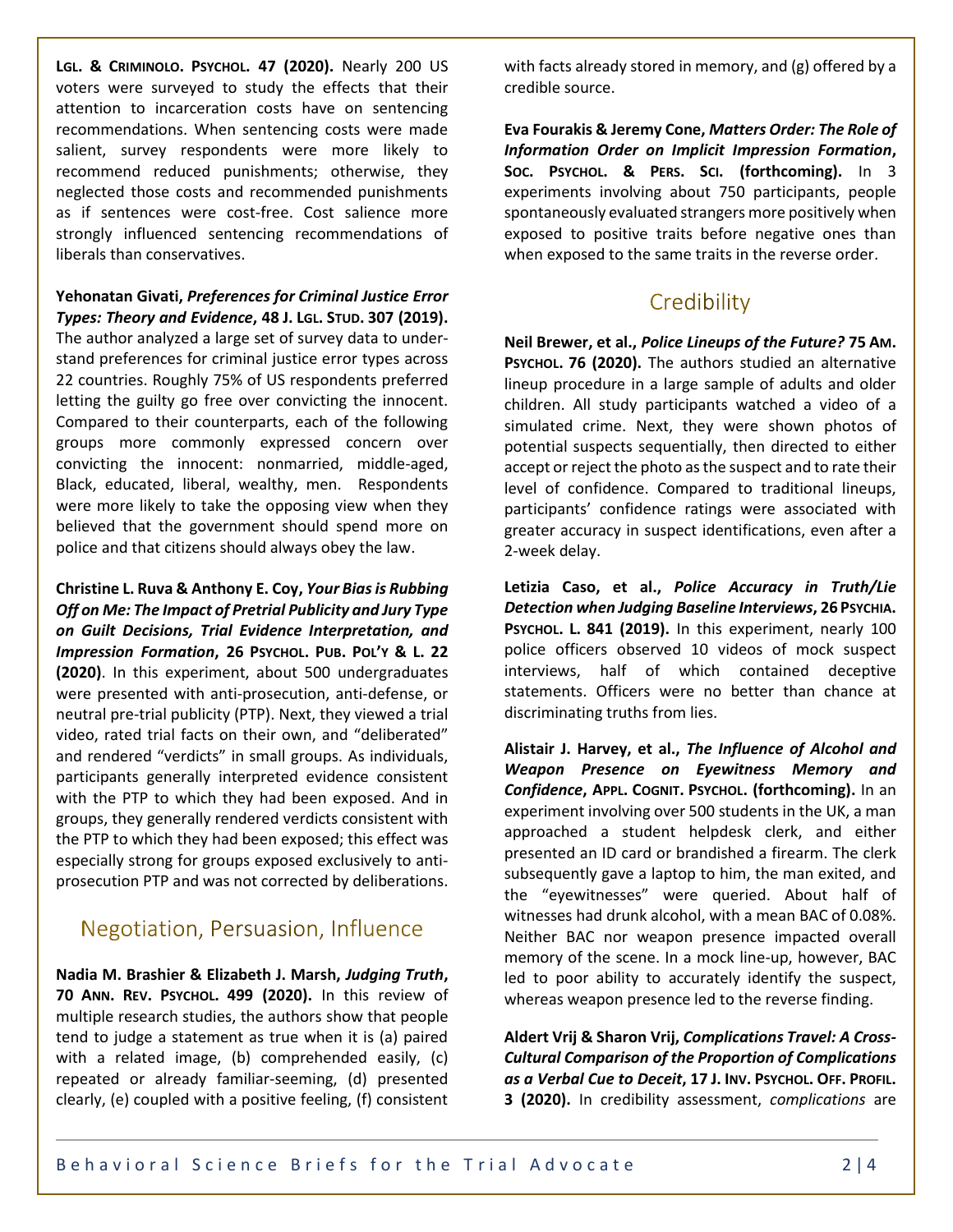reported details that make situations more difficult (e.g., "I had to take a detour because of an accident"). Over 600 Hispanic, Russian, and South Korean students were interviewed in their native tongues. Truth-tellers discussed a day trip they had made; liars discussed a day trip they had not made. Across cultural groups, the proportion of complications emerged as the strongest discriminator between truth-tellers and liars.

## Interview & Interrogation

**Laura Farrugia & Fiona Gabbert,** *Vulnerable Suspects in Police Interviews: Exploring Current Practice in England and Wales***, 17 J. INV. PSYCHOL. OFF. PROF. 17 (2020).** The authors analyzed transcripts of a small sample of police interviews. Compared to interviews of non-mentally ill suspects, interviews of mentally ill suspects lasted 50% longer. With other minor exceptions, interrogation techniques were generally similar for mentally ill and non-mentally ill suspects.

**Silvia Gubi-Kelm, et al.,** *When Do False Accusations Lead to False Confessions? Preliminary Evidence for a Potentially Overlooked Alternative Explanation***, J. FOR. PSYCHOL. RES. & PRAC. (forthcoming).** The authors interviewed a small sample of prison inmates who reported having been falsely accused of committing a crime at least once in their lifetime. About one-third reported they had falsely confessed. Compared to inmates who maintained their innocence, those who said they had falsely confessed more frequently endorsed (i) perceiving negative consequences from not confessing, and (ii) receiving advice from attorneys to confess.

**Frances Surmon-Bohr, et al.,** *The Right to Silence and the Permission to Talk: Motivational Interviewing and High-Value Detainees***, AM. PSYCHOL. (forthcoming).** The authors analyzed about 800 videotaped law enforcement interviews of 75 terrorism suspects in the UK. When interviewers asked "assumptive" questions, made accusations, or used confrontation, suspects often disengaged. By contrast, when interviewers created an accepting and respectful atmosphere, listened reflectively, and developed discrepancies, suspects provided increased amounts of useful information.

# **Professional Well-Being** & Effectiveness

**Marcella A. M. G. Hoogeboom & Celeste P. M Wilderom,** *A Complex Adaptive Systems Approach to*  *Real-Life Team Interaction Patterns, Task Context, Information Sharing, and Effectiveness***, 45 GROUP & ORG. MGMT. 3 (2020).** The authors studied nearly 100 real-life teams working in the public sector. Team information-sharing during meetings correlated strongly with perceived team effectiveness.

**Peng Wang, et al.,** *From Supervisors' Work-Family Conflict to Employees' Work-Family Conflict: The Moderating Role of Employees' Organizational Tenure***, INT'L J. STRESS MGT. (forthcoming).** The authors surveyed 250 employees and supervisors of a Chinese automotive company. Whereas newer employees tended to emulate supervisors' work-family balance, longer-term employees tended to respond in the opposite direction.

## **Other Psycho-Legal Topics**

**Louise Almond, et al.,** *Predicting the Criminal Records of Male-on-Female UK Homicide Offenders from Crime Scene Behaviors***, J. INTERP. VIOL. (forthcoming).** The authors analyzed over 200 adult male-on-female hardto-solve homicide cases in the UK. Nearly 75% of perpetrators had a prior criminal record. When crime scenes had an arson element, the likelihood that the perpetrator had a history of conviction related to violence or burglary increased substantially. When the victim died by asphyxiation, the likelihood that the perpetrator had been convicted of a prior weapons offense decreased substantially. When the offender brought a weapon to the scene of the crime, the likelihood that he had been convicted of a prior violent offense decreased substantially.

**Richard B. A. Coupland & Mark E. Olver,** *Assessing Protective Factors in Treated Violent Offenders: Associations with Recidivism Reduction and Positive Community Outcomes***. PSYCHOL. ASSESS. (forthcoming).** The authors followed for 10 years nearly 200 Canadian prisoners who had participated in a violence reduction program. The greater the number of "protective" factors (e.g., social support, positive attitudes, etc.) present at release, the lower the likelihood of supervision violation, and the higher the likelihood of favorable community adjustment.

**Grant Duwe,** *The Development and Validation of a Classification System Predicting Severe and Frequent Prison Misconduct***, 100 PRIS. J. 173 (2020).** Using data from a very large sample of prison inmates in Minnesota, the author developed a fully automated, gender-specific